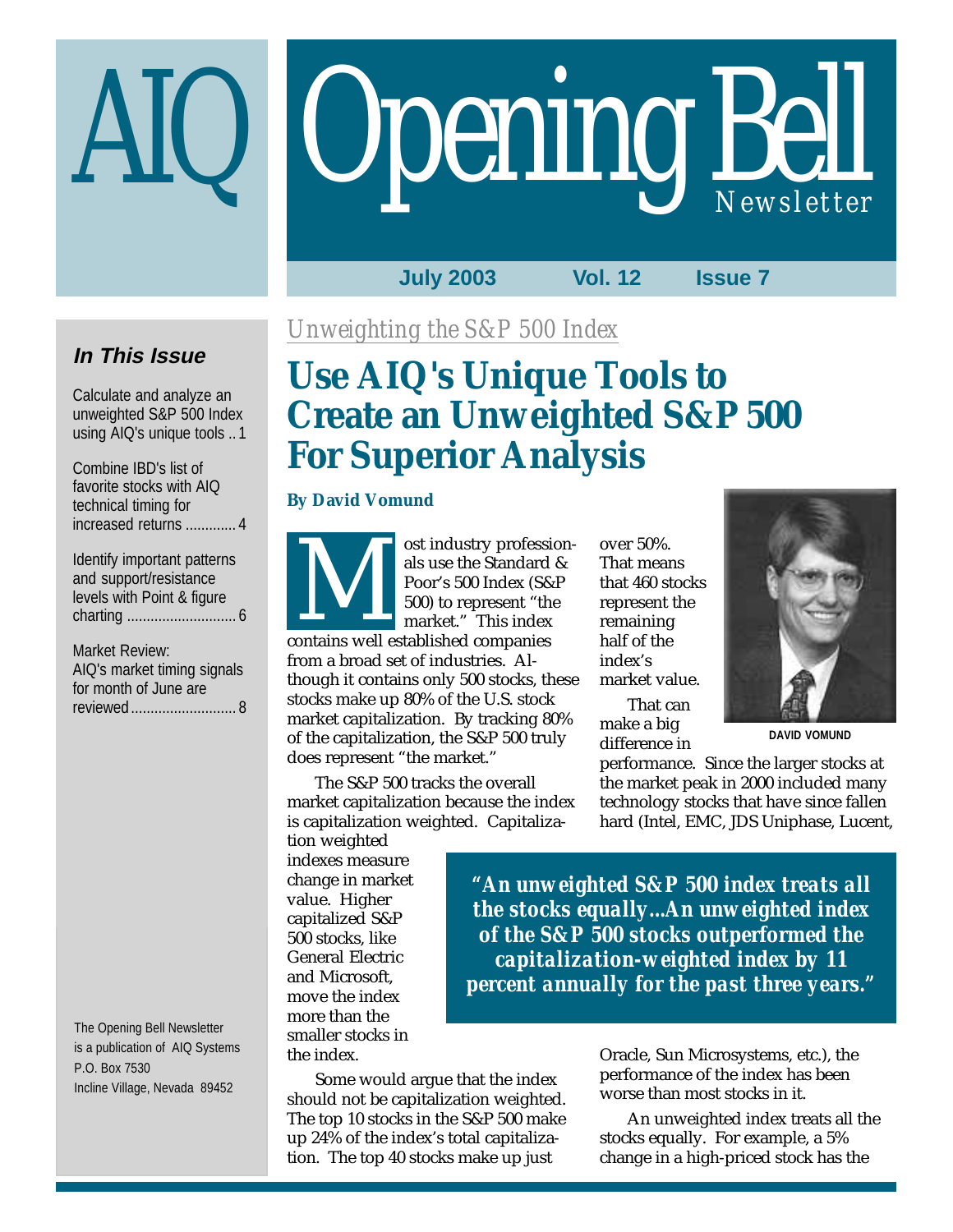## AIQ Opening Bell July 2003

stocks outperformed the capsame affect on the index as a 5% change in a low-priced stock. An unweighted index of the S&P 500 weighted index by 11 percent annually for the past three years. On an equal-weight basis, the S&P has a lower price-earnings ratio and a higher dividend yield.

Beginning in April 2003, there is a way to trade an S&P 500 unweighted index. The Rydex Funds (*www.rydexfunds.com*) have created an Exchange Traded Fund (ETF) that trades on the American Stock Exchange just like a stock. The ticker symbol is RSP.

TradingExpert Pro gives traders access to tools not found elsewhere. There is no history for the S&P Unweighted ETF but you can create an unweighted S&P 500 index in TradingExpert. This is done by creating an industry group containing all of the S&P 500 stocks.

Creating an industry group of the S&P 500 stocks is easy, and there is no need to manually type in the ticker symbols. Instead, you can get a list of the S&P 500 stocks from the Standard and Poor's web site at *www.standardandpoors.com*. This site allows you to save the stocks to an Excel spreadsheet.

In Excel, delete all the columns except the first column that contains the 500 ticker symbols. Save the spreadsheet using a CSV format.

Next, get TradingExpert ready to create a group of the S&P 500 stocks. Go to the Data Manager and create a new list by clicking *List* and then *New*. We called our list SPSTOCKS. Then create a group by clicking *Ticker* and *New*. We called our group SPGROUP. Check *Group* and click *OK.* Enter a ticker description.

With the group created, we are ready to import the list of the S&P 500 stocks from our spreadsheet to our S&P 500 industry group. In Data Manager, click *List* and *Advanced List Edit*. Select *File* and *Open*, highlight the *SPSTOCKS* list and click *Open*.



**Figure 1.** Advanced List Edit window after importing ticker symbols for all S&P 500 stocks into list SPSTOCKS. This list will be used to create an unweighted S&P 500 index.

We want to import the stocks to the industry group rather than the list, so highlight the SPGROUP ticker. Select *File* and *Import*. Find the Excel file that you created and click *Open*. The 500 tickers will appear under the group name as shown in **Figure 1**.

To save the new structure, click *File* and *Save*.

Before charting the SPGROUP, it must first

be calculated. In Data Manager, click on *Utilities* and choose *Compute Group/Sector Indices*. Check the Selected Group Symbols, highlight the *SPGROUP*, and click *OK*.

**Figure 2** shows the calculated SPGROUP along with the actual S&P 500 index. Notice they have a tendency to move in the same direction but the unweighted SPGROUP tends to perform better than the S&P 500 index.

At the start of the bear market, the S&P 500 began its steady fall but the unweighted SPGROUP rose in

value throughout most of 2000. At the start of 2001, the S&P 500 made a lower high (see trendline in Figure 2) but the SPGROUP had a higher high. In 2002, the bear market was fierce and both indices fell in value. Finally in 2003, the S&P 500 rallied to

*"TradingExpert Pro gives traders access to tools not found elsewhere. There is no history for the S&P Unweighted ETF but you can create an unweighted S&P 500 index in TradingExpert."*

> its late 2002 highs but the unweighted SPGROUP was much stronger and has recovered most of its 2002 losses.

We've seen that AIQ has the tools to calculate an unweighted S&P 500 industry group but there are additional tools available to analyze this group. By creating the group, we have access to volume statistics calculated on the S&P 500 stocks. Along with volume data, we have access to volume-based indicators such as Money Flow and the Positive Volume Index (P-Vol).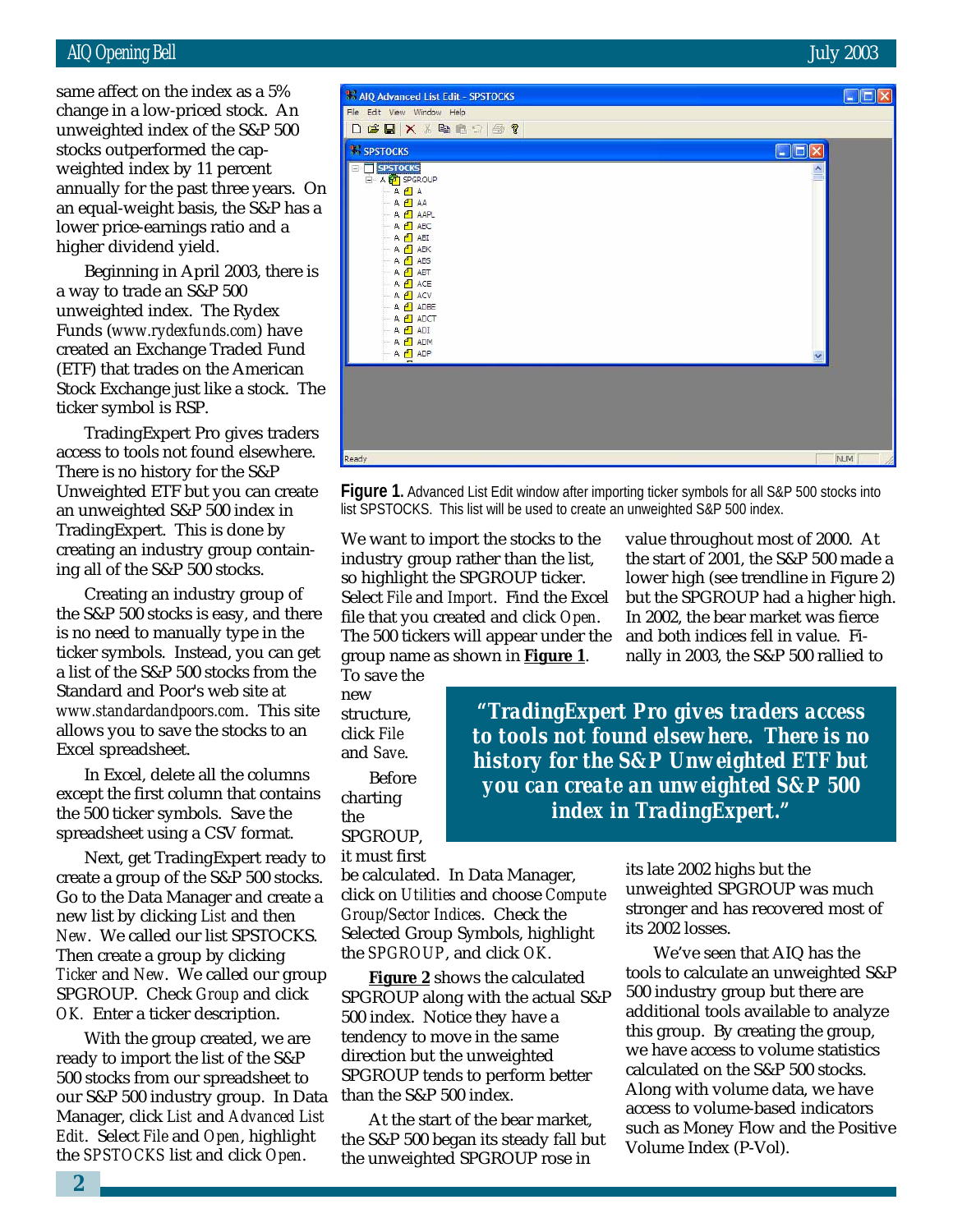## July 2003 AIQ Opening Bell

## An additional tool that is unique to AIQ is the capability to create a market on the S&P 500 stocks, which allows us to plot an Advance Decline Line calculated on the S&P 500 stocks.

Calculating a market is a simple process. In Data Manager, click *Ticker* and *New*. We entered the ticker symbol SPMKT. Check *Market* and click *OK*. On the next screen, type in a description (we entered S&P 500 Unweighted Market). Under *Market Breadth Data Source*, choose the second selection and compute the breadth from the SPSTOCKS list. Under *Price Ticker*, we want it to chart our unweighted S&P 500 group so we entered *SPGROUP*. Click *OK*. The group can then be calculated.

With the market calculated, we can use ticker SPMKT every time we want to chart the unweighted S&P 500 group. This allows us to chart the group along with volume indicators and an Advance Decline Line.

**Figure 3** shows the unweighted S&P 500 group along with its Advance Decline Line and its P-Vol



**Figure 2.** Comparison of unweighted S&P 500 (upper chart) with the normal (cap-weighted) S&P 500 index (lower chart). Note that the unweighted group has outperformed.

indicator. Notice the Advance Decline Line supports the view that the major market low came in March 2003 rather than October 2002. Since March, the Advance Decline Line has been very strong, showing broad



**Figure 3.** Daily chart of unweighted S&P 500 with Advance Decline Line and P-Vol indicators displayed below. Note AD Line does not turn up until March 2003.

participation.

Looking at the P-Vol indicator, it fell with the market during the two sell-offs in the summer and fall of 2002 but in early 2003 this indicator rose while the market fell. That implies the market fell on below average volume.

The ability to create an unweighted S&P 500 index is not available to traders who do not use AIQ. Tools unique to AIQ allow you to create a historical group and analyze volume and breadth-based indicators based solely on the S&P 500 stocks. This analysis can be used to trade the new Rydex Unweighted S&P 500 Exchange Traded Fund (RSP).

Believers in small stocks who also want the security of investing in well-known names may find the Rydex ETF appealing. When the broad market outperforms the largest-cap stocks, the equal weighting in the ETF allows for better performance.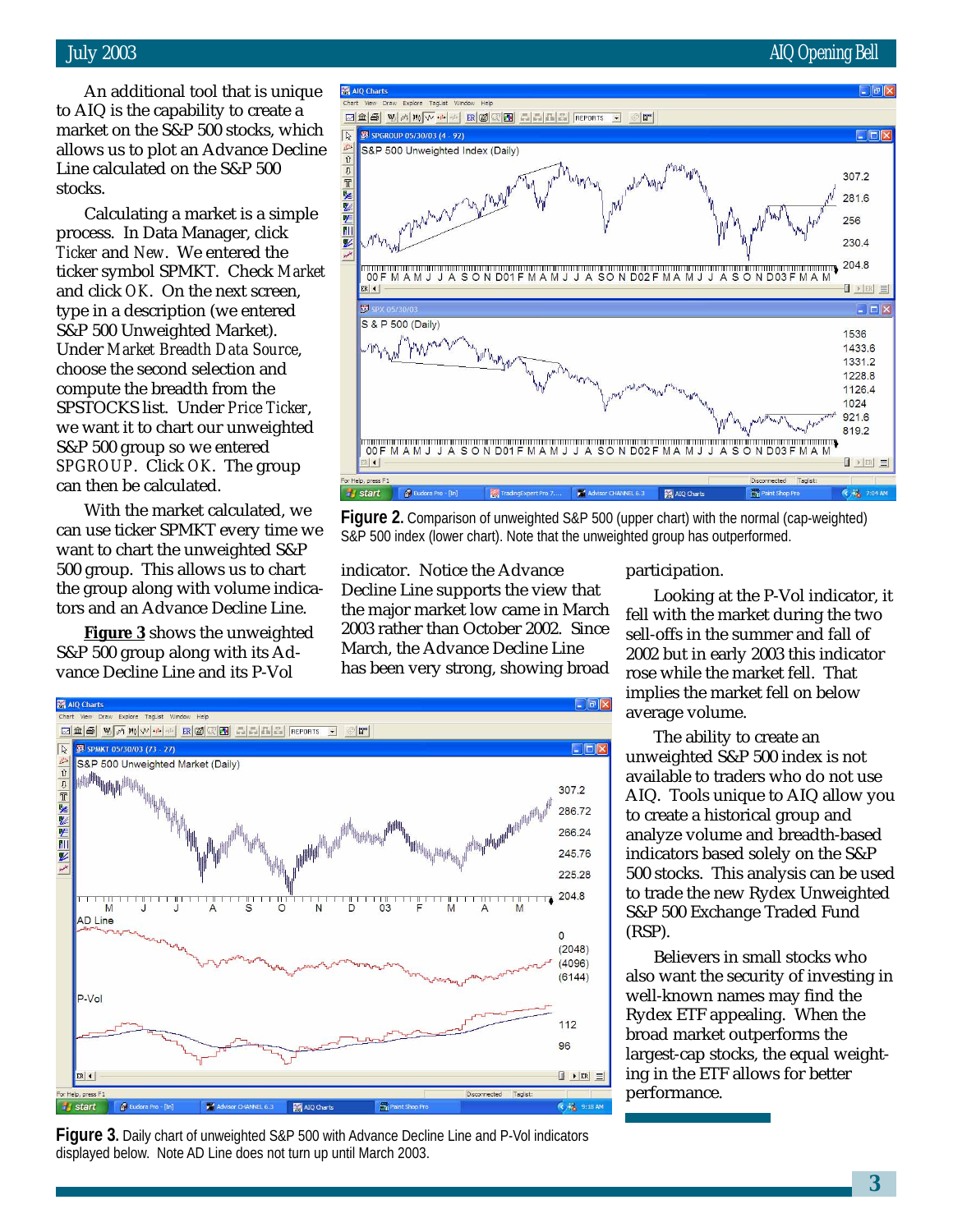## *AIQ and IBD Combined*

# **Increase Returns and Save Time! Filter Stocks Using 'Rational' Approach**

## **By David Vomund**

*nvestor's Business Daily* (IBD) has always been a popular newspaper with AIQ users. That's because it offers a quantitative approach to **Example 18 SET AND AND AND AND AN ANO SET AND ARRANGEMENT AND ARRANGEMENT AND AN ANGLE THAT A popular approach to**<br> **IS** and **I** and **I** and **I** and **I** and **I** and **I** and **I** and **I** and **I** and **I** that combines two methodologies is to take IDB's favorite stocks and then use AIQ's technical timing reports and EDS scans to determine what and when to buy.

Each Monday, IBD publishes the IBD 100 stocks. This is a computergenerated ranking of the leading companies in America. The ranking is based on a combination of each company's earnings growth, return on equity, sales growth, profit margins, and price performance.

IBD's quantitative screening is based mostly on fundamental data. That's why combining the IBD approach with the AIQ technical approach works well. IBD provides a fundamental screening while AIQ provides the technical timing. Combining fundamental with

| A AIQ Reports                                                                                                                                                                                                                                                               |                                                                                                                                                                                             |                                                                                                                                                                                                                                                               |                                                                               |             | $\ .\ $ $\sigma$ $\ $ $\times$ |
|-----------------------------------------------------------------------------------------------------------------------------------------------------------------------------------------------------------------------------------------------------------------------------|---------------------------------------------------------------------------------------------------------------------------------------------------------------------------------------------|---------------------------------------------------------------------------------------------------------------------------------------------------------------------------------------------------------------------------------------------------------------|-------------------------------------------------------------------------------|-------------|--------------------------------|
| Reports View Generate Help                                                                                                                                                                                                                                                  |                                                                                                                                                                                             |                                                                                                                                                                                                                                                               |                                                                               |             |                                |
| 因问团<br>$\blacksquare$<br>团                                                                                                                                                                                                                                                  |                                                                                                                                                                                             |                                                                                                                                                                                                                                                               |                                                                               |             |                                |
| <b>AIQ</b> Reports<br><b>Fig. Stock Reports</b><br>Group Reports<br>Ŵ,<br>Ė<br>Sector Reports<br>Ė<br>Mutual Fund Reports<br>Weekly Stock Reports<br>Ė<br>Weekly Group Reports<br>田<br>Ŵ,<br>Weekly Sector Reports<br>H)<br>Weekly Mutual Fund Reports<br>E Summary Reports | <b>Global Properties</b><br>Weekly Selection Criteria<br>Stock<br>Price <<br>$Price > =$<br>Volume $>=$<br>Group/Sector<br>Mutual Fund<br>Market Log<br>Compute Access I<br>Market<br>Index | Weekly Constants<br>Daily Selection Criteria<br><b>BD</b><br>$\blacktriangledown$<br>10000<br>10<br>$ 0\rangle$<br>x100<br>SP500<br>$\overline{ }$<br>$\overline{\phantom{0}}$<br>All Funds<br>DJIA<br>$\overline{ }$<br>$\overline{\mathbf{v}}$<br>SPX<br>OK | $\overline{\mathbf{x}}$<br>Print Options<br>Daily Constants<br>Help<br>Cancel |             |                                |
| For Help, press F1                                                                                                                                                                                                                                                          |                                                                                                                                                                                             |                                                                                                                                                                                                                                                               |                                                                               |             | <b>NUM</b>                     |
| Eudora Pro - [In]<br><b>Start</b>                                                                                                                                                                                                                                           | <b>Will AIQ and IBD Combine</b>                                                                                                                                                             | Paint Shop Pro                                                                                                                                                                                                                                                | TradingExpert Pro 7                                                           | AIQ Reports | < /> 12:49 PM                  |

**Figure 1.** AIQ's Reports screen with list IBD selected in the *Global Properties* dialog box. To duplicate, select *Reports*/*Global Properties* from main menu. Then select the IBD list from the drop down menu located next to first item (*Stock*).

(*www.investors.com*) that allows you to export the stock names to an Excel

*"Most of IBD's quantitative screening is based on fundamental data. That's why a combination of the approaches works well. IBD provides a fundamental screening while AIQ provides the technical timing."*

technical analysis is often called "Rational Analysis."

In the past, AIQ users had to manually enter the ticker symbols from the IBD list into AIQ. That is no longer necessary. IBD has just added a feature to its web site

spreadsheet. At the IBD web site, click on "Today in IBD." This takes you to a link to the IBD 100 download. You have to be an IBD subscriber to be able to access this section.

With the stocks in the spreadsheet, erase all the columns and titles until column A contains all of the ticker symbols. Save the file using a CSV format.

To make an AIQ list of these stocks, go to the Data Manager.

Click *List* and *Advanced List Edit*. On the Advanced List Edit screen, click *File* and *New*. For the name type *IBD* and click *OK*. To import the spreadsheet of the IBD list, click *File* and *Import*. Highlight the spreadsheet you created and click *Open*. Save the file by clicking *File* and *Save*.

Some of the stocks in the IBD list are emerging stocks that might not be in your database. If most of the IBD selected stocks are not in your database, then use the historical stock CD to add them (see page 39 in AIQ's *User Reference Manual*).

If the majority of IBD stocks are in your database, then you can use an online feature to add the missing stocks. Assuming you are a myTrack user, adding the stocks that are not in your database is an easy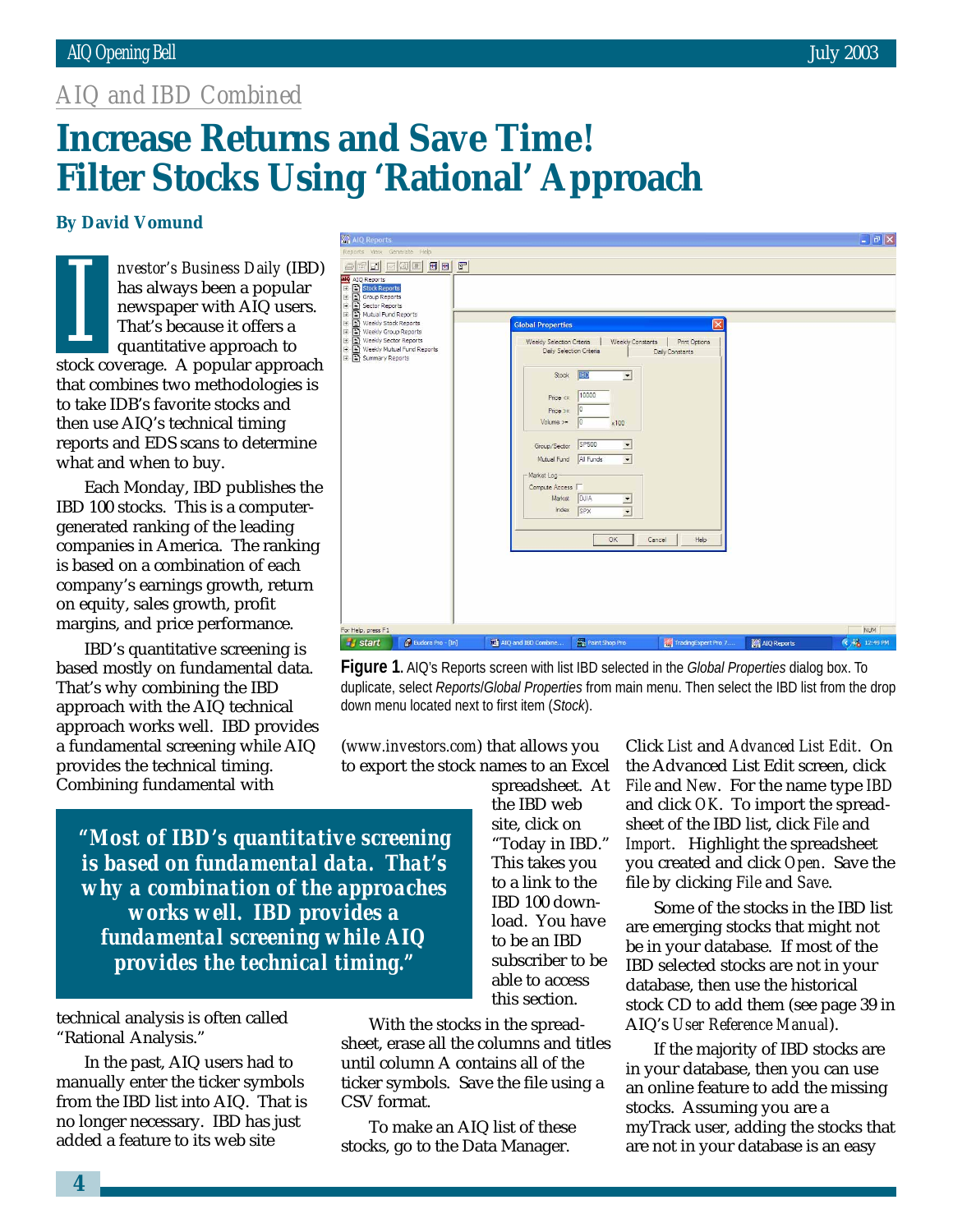### process.

ke IB<br>) tick<br>} left :<br>*t* and<br>mbols<br>} IBD Open the Data Manager and make IBD the active list. The IBD 100 ticker symbols should appear in the left section of the screen. Click *List* and *Find and Create*. The ticker symbols from the stocks that are in the IBD 100 list but are not in your database will appear. Click *MyTrack Online* and each stock's name will appear. Click *Make DTA Files* and *Done*. The next time you retrieve data, these stocks will be updated.

With the list created, we are able to run AIQ Reports and Expert Design Studio (EDS) screens on the selected list. One problem people run into when using Reports on a large database of stocks is that each report contains stocks that for one reason or another would never be purchased. Their bid-to-ask spreads may be too large or they might not have enough volume.

Running reports on a large database of stocks forces you to look through the list of stocks on each report searching for the ones you are interested in. By running the reports only on the IBD list, each stock that appears in a report has passed the IBD fundamental screening.

To run AIQ's stock reports on the IBD list, open Reports. From the

*"Running reports on a large database of stocks forces you to look through the list of stocks on each report searching for the ones you are interested in. By running the reports only on the IBD list, each stock that appears in a report has passed the IBD fundamental screening"*

menu bar select *Reports* and *Global Properties*. Next to the *Stock* option, use the drop down menu and select the IBD list. The screen should look like **Figure 1**. Click *OK*.

To perform the same function in

nal approach, all the stocks that appear on the AIQ reports or EDS scans are worthy of analysis. In this article, we concentrated on IBDscreened stocks but you can also use recommended stocks from other services as well.

*David Vomund publishes VIS Alert, a weekly investment newsletter. For free trial issues, call 775-831-1544 or go to www.visalert.com.*

## **AIQ Opening Bell Newsletter**

**David Vomund, Publisher G.R. Barbor, Editor P.O. Box 7530 Incline Village, NV 89452**

AIQ Opening Bell does not intend to make trading recommendations, nor do we publish, keep or claim any track records. It is designed as a serious tool to aid investors in their trading decisions through the use of AIQ software and an increased familiarity with technical indicators and trading strategies. AIQ reserves the right to use or edit submissions.

While the information in this newsletter is believed to be reliable, accuracy cannot be guaranteed. Past performance does not guarantee future results.

**© 1992-2003, AIQ Systems**

| and importa                                                                                                                                                                                                                                                                                                                                                                                                                                                                                                                                                                                                                                                                                                                                                                                                                                                                                                                                                     |                                                                                                                                                                                                  |                                                                                                                                                                                                                                                                                                                                                |                                                                                              |                                                                                                                                      |                                                                                           |                                                                                                   |                                                                                                                                           | $\sim$        |
|-----------------------------------------------------------------------------------------------------------------------------------------------------------------------------------------------------------------------------------------------------------------------------------------------------------------------------------------------------------------------------------------------------------------------------------------------------------------------------------------------------------------------------------------------------------------------------------------------------------------------------------------------------------------------------------------------------------------------------------------------------------------------------------------------------------------------------------------------------------------------------------------------------------------------------------------------------------------|--------------------------------------------------------------------------------------------------------------------------------------------------------------------------------------------------|------------------------------------------------------------------------------------------------------------------------------------------------------------------------------------------------------------------------------------------------------------------------------------------------------------------------------------------------|----------------------------------------------------------------------------------------------|--------------------------------------------------------------------------------------------------------------------------------------|-------------------------------------------------------------------------------------------|---------------------------------------------------------------------------------------------------|-------------------------------------------------------------------------------------------------------------------------------------------|---------------|
| orts View Generate Help                                                                                                                                                                                                                                                                                                                                                                                                                                                                                                                                                                                                                                                                                                                                                                                                                                                                                                                                         |                                                                                                                                                                                                  |                                                                                                                                                                                                                                                                                                                                                |                                                                                              |                                                                                                                                      |                                                                                           |                                                                                                   |                                                                                                                                           |               |
| Fi<br>$\blacksquare$<br>回国<br>œ                                                                                                                                                                                                                                                                                                                                                                                                                                                                                                                                                                                                                                                                                                                                                                                                                                                                                                                                 | F                                                                                                                                                                                                |                                                                                                                                                                                                                                                                                                                                                |                                                                                              |                                                                                                                                      |                                                                                           |                                                                                                   |                                                                                                                                           |               |
| AIQ Reports<br>Stock Reports<br>Expert Analysis<br>÷.<br>Action List<br>÷.<br><b>E</b> Weighted Action List<br>Signal Review<br>÷<br>E E New Highs / New Lows<br>Price Change - Upside<br>$+$<br>Price Change - Downside<br>÷<br>Price Gap<br>÷<br>Relative Strength - Strong<br>÷.<br>Ð<br>Relative Strength - Weak<br>÷.<br>Volatility Analysis<br>÷<br>E Accumulation / Distribution<br>Persistence of Money Flow<br><b>El</b> Upside<br><b>Downside</b><br>F Price Volume Divergence<br>Volume Change<br>D<br>Volume Spike<br>n<br>Volume Trend<br>Mov Avg Crossover - Upside<br>÷<br>Mov Avg Crossover - Downsic<br>÷<br>Crossover of Two Mov Avera<br>$\ddot{}$<br>F R Mov Avg Status - Upside<br>Mov Avg Status - Downside<br>Ŧ<br>File Point & Figure Breakout<br>Group Reports<br>Sector Reports<br>Mutual Fund Reports<br>E<br>Weekly Stock Reports<br>Weekly Group Reports<br>Weekly Sector Reports<br>Weekly Mutual Fund Reports<br>Summary Reports | 06/05/03 - Daily<br>Upside<br>Ticker<br><b>TONE</b><br>EBAY<br><b>SJT</b><br>KVHI<br><b>MTLG</b><br><b>USNA</b><br>SOHU<br><b>IMDC</b><br><b>TARO</b><br>GRMN<br>STJ<br><b>BHS</b><br>UTM<br>GTK | Persistence Of Money Flow Report<br>Stock<br>TIERONE CORP<br>EBAY INC<br>San Juan Basin Royalty Tr<br>KVH INDS INC<br>METROLOGIC INSTRS INC<br><b>USNA</b><br>SOHU COM INC<br><b>INAMED CORP</b><br>TARO PHARMACEUTICAL INDS LTD<br><b>GARMIN LTD</b><br>St Jude Med Inc.<br>BROOKFIELD HOMES CORP<br>UTI WORLDWIDE INC<br>GTECH HOLDINGS CORP | %Level<br>100<br>100<br>99<br>99<br>98<br>98<br>97<br>95<br>94<br>94<br>92<br>92<br>92<br>91 | Price<br>21.68<br>101.04<br>18.85<br>21.35<br>32.95<br>38.19<br>30.08<br>48.35<br>52.61<br>49.98<br>59.02<br>17.38<br>33.02<br>34.51 | %Chq<br>3<br>8<br>22<br>6<br>10<br>(4)<br>12<br>6<br>8<br>$\overline{\phantom{a}}$<br>(0) | <b>TS</b><br>99<br>75<br>100<br>79<br>100<br>96<br>97<br>79<br>93<br>90<br>100<br>99<br>100<br>48 | <b>DTS</b><br>Group<br>(0)<br>11<br>$\mathbf 0$<br>(13)<br>$\mathbf{0}$<br>(2)<br>$\mathbf{1}$<br>(17)<br>13<br>0<br>0<br>(0)<br>(0)<br>9 | <b>TS</b>     |
|                                                                                                                                                                                                                                                                                                                                                                                                                                                                                                                                                                                                                                                                                                                                                                                                                                                                                                                                                                 |                                                                                                                                                                                                  |                                                                                                                                                                                                                                                                                                                                                |                                                                                              |                                                                                                                                      |                                                                                           |                                                                                                   |                                                                                                                                           |               |
| $\rightarrow$                                                                                                                                                                                                                                                                                                                                                                                                                                                                                                                                                                                                                                                                                                                                                                                                                                                                                                                                                   | K                                                                                                                                                                                                |                                                                                                                                                                                                                                                                                                                                                | <b>Just</b>                                                                                  |                                                                                                                                      |                                                                                           |                                                                                                   |                                                                                                                                           | $\rightarrow$ |
| lelp, press F1                                                                                                                                                                                                                                                                                                                                                                                                                                                                                                                                                                                                                                                                                                                                                                                                                                                                                                                                                  |                                                                                                                                                                                                  |                                                                                                                                                                                                                                                                                                                                                |                                                                                              |                                                                                                                                      |                                                                                           |                                                                                                   |                                                                                                                                           | <b>NUM</b>    |
|                                                                                                                                                                                                                                                                                                                                                                                                                                                                                                                                                                                                                                                                                                                                                                                                                                                                                                                                                                 |                                                                                                                                                                                                  | <b>STER</b>                                                                                                                                                                                                                                                                                                                                    |                                                                                              |                                                                                                                                      |                                                                                           |                                                                                                   |                                                                                                                                           |               |

**Figure 2.** AIQ's Reports screen displaying *Persistence of Money Flow* report run on a list of IBDscreened stocks.

approach can increase returns and it also saves time. By using a ratio-

EDS, click the *Properties* icon in the

Money Flow report on the list of IBD-screened stocks. All the stocks on the list have been screened by the IBD parameters including high earnings growth and high relative strength. In addition, all the stocks have had a very strong Money Flow

**Figure 2** shows the Persistence of

indicator during the last six months.

Filtering the stocks to analyze in AIQ's

TradingExpert Pro using a rational

EDS module.

网  $\triangleq$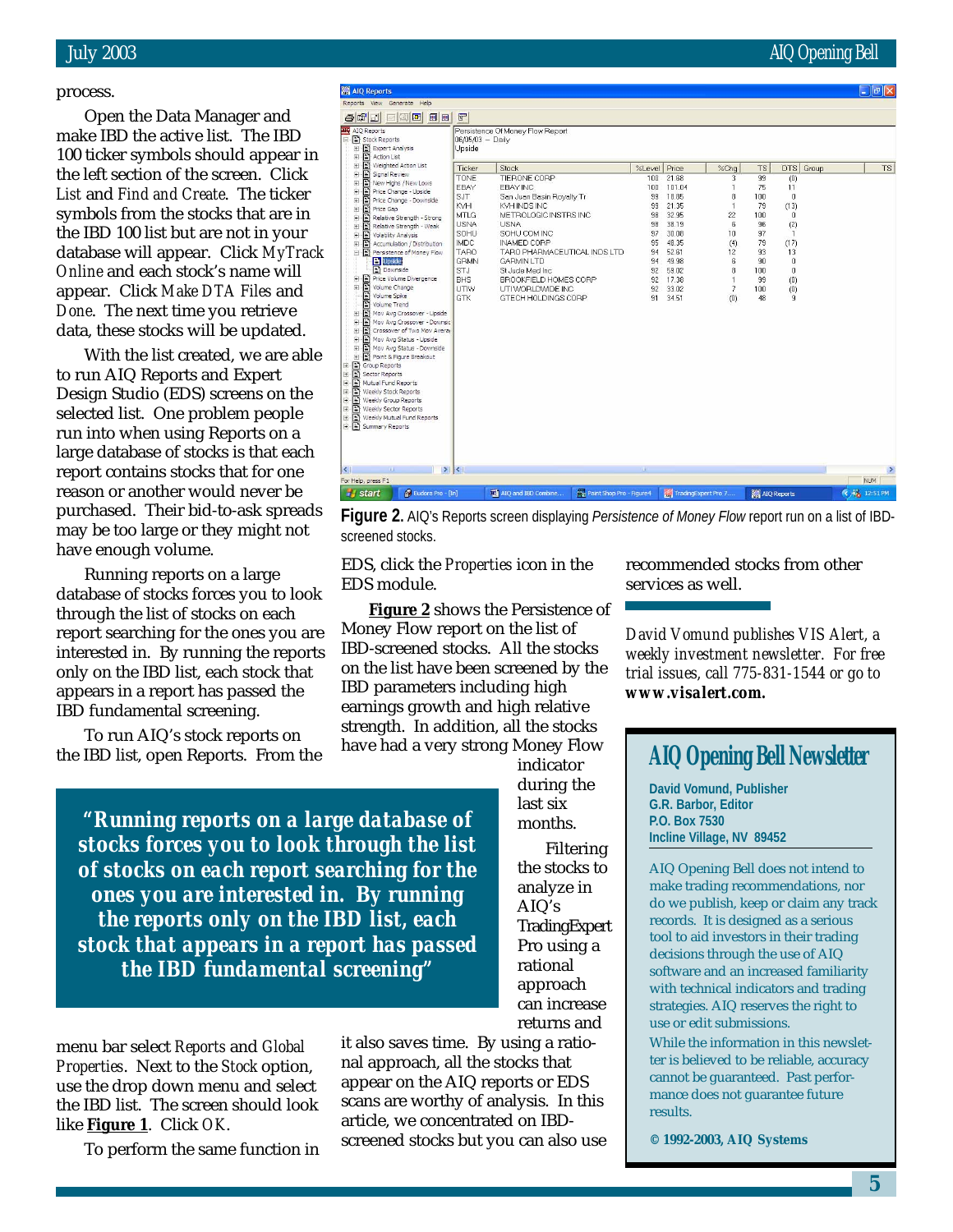## *Unique Advantages of PtFig Charting*

# Point & Figure Charts Make It Easier to Identify **Important Patterns & Support/Resistance Levels**

## **By David Vomund**

ast month we discussed chart patterns using traditional bar charts. Another charting form, Point & Figure, is lesser ast month we ulsed<br>
chart patterns usin<br>
traditional bar cha<br>
Another charting f<br>
Point & Figure, is l<br>
known but offers some unique advantages over the more traditional charting methods. The Point & Figure charting technique first became popular in 1948 when A.W. Cohen published *The Chartcraft Method of Point & Figure Trading*.

Unlike bar charts, where the vertical coordinate is based on price and the horizontal coordinate is based on time, the Point & Figure chart is only concerned with price. Although the year and months are reported on the horizontal axis, they are shown merely to establish a frame of reference. Since time is not a factor, small fluctuations in price are often not charted. Without these disturbances, it is easier to spot critical support and resistance levels. It is also easier to visually locate chart patterns.



**Figure 1.** Point & Figure chart of Applied Micro Circuits. The former resistance level at the 5.00 to 5.50 level is easily seen as is support at the 3.75 level that held until late summer of 2002.

prices while the O's represent decreasing prices. Each X or O represents a specific increment of change in price, which is called the box size.

*"The Point & Figure chart is only concerned with price…Since time is not a factor, small fluctuations in price are often not charted. Without these disturbances, it is easier to spot critical support and resistance levels."*

AIQ's *Technical Indicators Reference Manual* has a good explanation of the mechanics of Point & Figure charting (page 101). To give a short summary, Point & Figure charts are plotted with X's and O's. Vertical columns of X's represent increasing

it doesn't matter how long it takes for the security to make the \$2 advance.

When X's are being plotted, the stock is advancing. TradingExpert Pro's preset default values specify that a stock must fall by three times the box size before a new column of O's will appear to indicate a trend reversal. In our example of a \$2 box size, a stock must fall by \$6 (3 times \$2) before a new column of O's is plotted. The three box reversal is what eliminates all minor and sometimes confusing fluctuations.

To plot a security using the Point & Figure technique, first chart the security and click on the *PtFig* indicator on the Control Panel. The chart will initially appear very small so AIQ's Zoom feature must be used. Place your mouse cursor on the Point & Figure plot at the bottom of the screen and press the "*Z"* key. The plot will then fill the entire window. Pressing the "Z" key again restores the plot to its original size.

A big advantage of Point & Figure charting is that it makes it easier to identify support and

For example, each X may represent a \$2 increase in the price of the stock. Every time the stock increases by  $$2$ , an X is plotted. Time is irrelevant so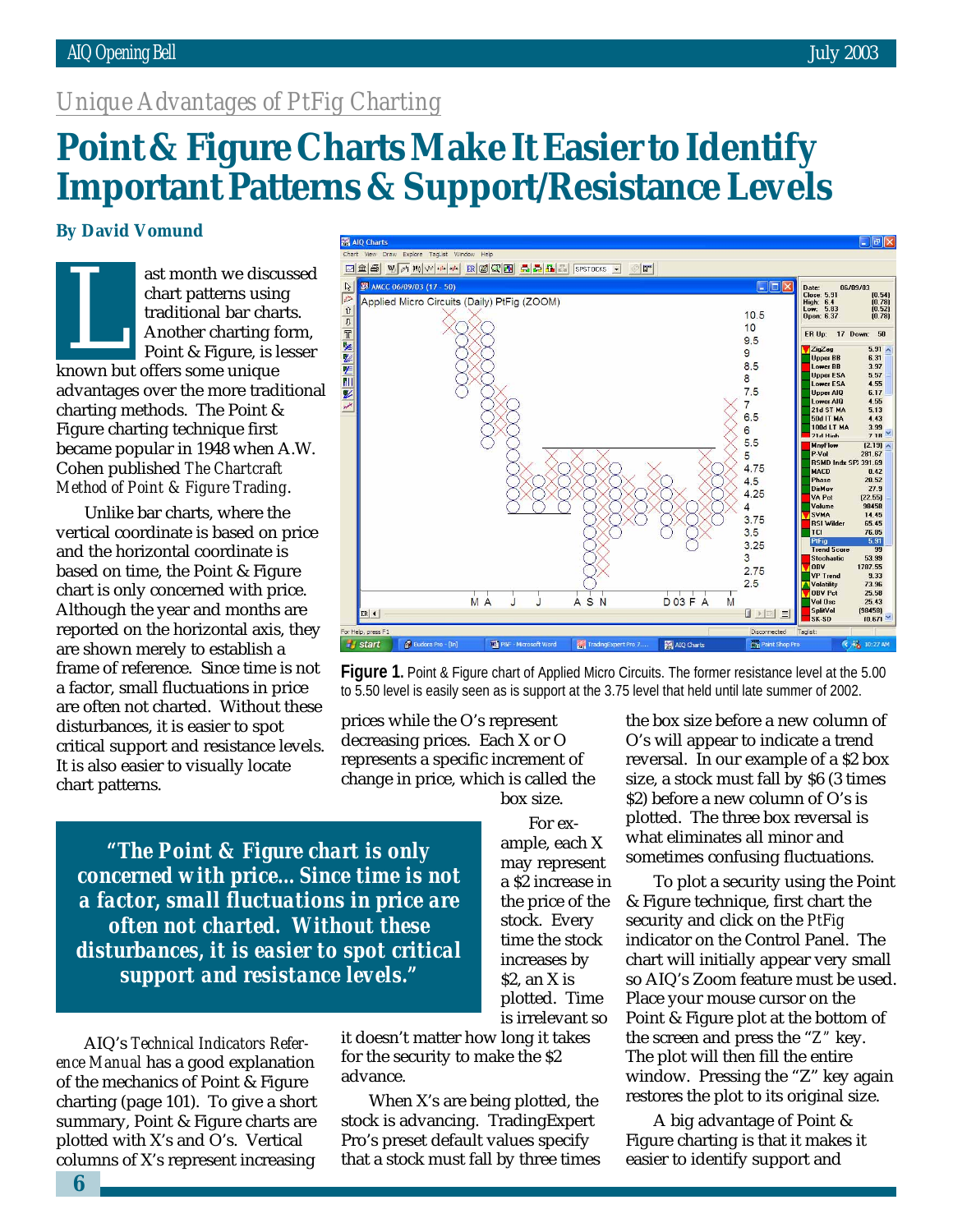## resistance levels.

For resistance levels, look for a level where several columns of X's end. For example, in **Figure 1** it is easy to see that the \$5 to \$5.50 range was resistance for Applied Micro Circuits (AMCC). AMCC rose to that level in four separate columns, and in each case the price fell.

To find support levels, look for a level where several columns of O's end. In Figure 1 notice \$3.75 was support until late summer 2002 when the column of O's fell below that level.

*Editor's Note: We drew trendlines on the Point & Figure charts to help clarify the examples discussed in this article. TradingExpert Pro does not have the ability to draw these lines.*

A buy signal is registered on a Point & Figure chart when one column of X's moves higher than the previous column of X's. The theory behind a buy signal is that the stock is able to rise above the previous level where sellers once appeared and drove prices lower. The stock then remains on a buy signal until a column of O's falls below a previous



**Figure 2.** Point & Figure chart of Agilent Technologies. The horizontal trend lines drawn at the 15.50 level define Triple-Bottom and Triple-Top patterns. Both signalled significant moves.

column of O's.

Using this methodology, a lot of buy and sell signals occur. Which are the best signals? There are patterns that can be identified which point toward the more significant



**Figure 3.** Point & Figure chart of Golden West Financial. The chart displays a bullish Symmetrical Triangle pattern that signalled an upside move in the stock.

buy and sell signals.

The pattern that AIQ's Point & Figure Breakout report screens for is the Triple-Top/Triple Bottom pattern. The Triple-Top pattern is a bullish pattern where two rally attempts fail at the same level (i.e. two columns of X's that end at the same level) but on the next attempt the security rises above the resistance level.

The Triple-Bottom pattern is just the opposite. The security falls but finds support at the same area. On the next attempt, it falls below the previous lows registering its sell signal.

**Figure 2** shows a Triple-Bottom and a Triple-Top pattern. In August, Agilent Technologies (A) had two O columns end at about \$15.50. On the third attempt it fell below the previous column lows giving its sell signal.

More recently, Agilent Technologies had two rallies fail at about \$15.50. Two consecutive X columns ended at the same level. On the third attempt, Agilent Technologies rose above its previous column highs

**7**